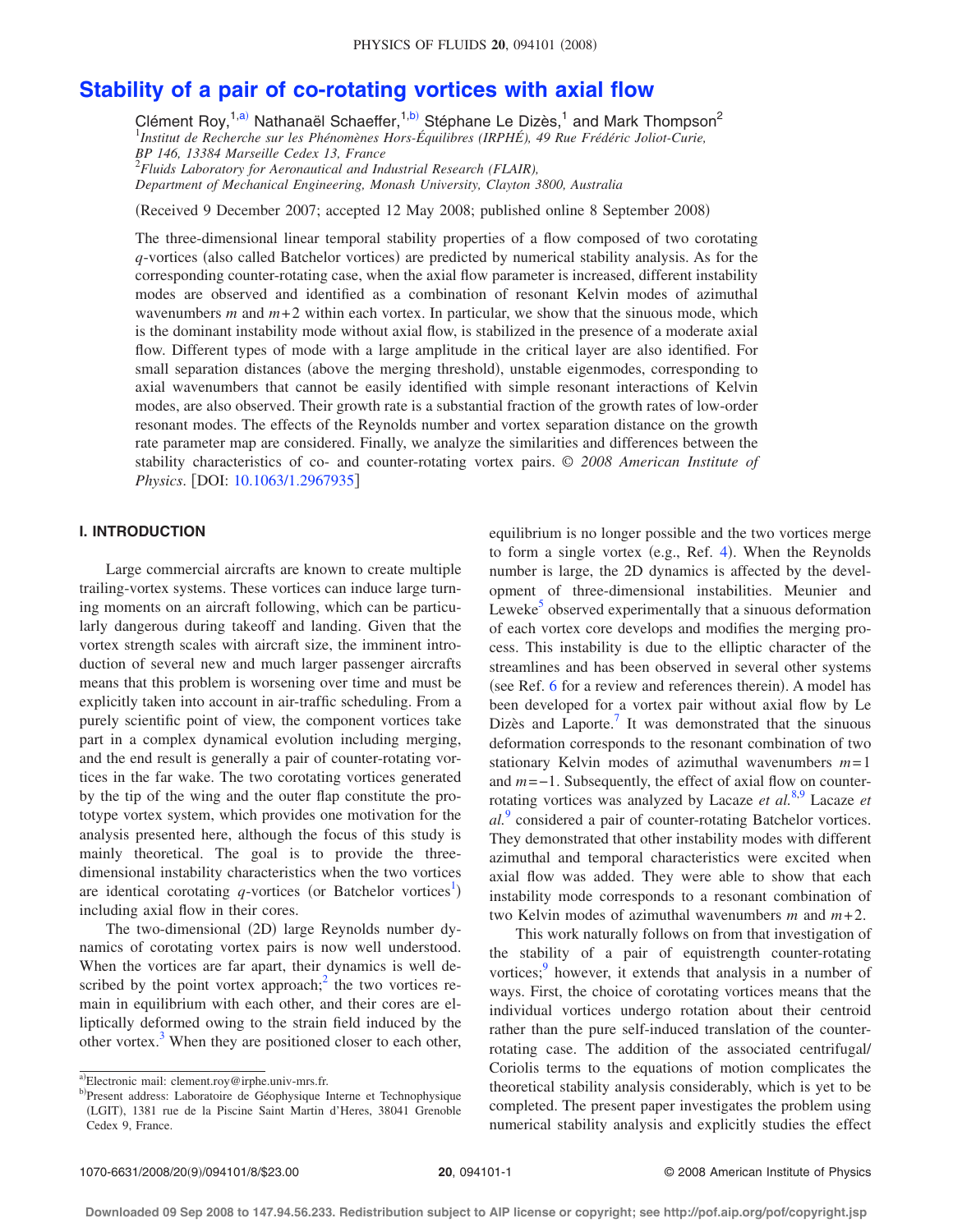of these terms on the stability characteristics. Second, while the theoretical analysis focuses on the resonance between particular pairs of Kelvin modes, at moderate strain rates, most of the wavenumber–axial flow parameter space leads to positive growth; this aspect was not explored. In particular, as pointed out by Lacaze *et al.*,<sup>[9](#page-7-0)</sup> the theoretical analysis does not take into account the deviations from ellipticity of the vortices or the presence of the hyperbolic point between the two vortices, which is automatically accounted for by the numerical stability analysis. Surprisingly, the background growth rate can be almost as high as the growth rate corresponding to identifiable resonant interactions. Third, modes with substantial amplitude in the critical layer are identified.

#### **II. FORMULATION**

#### **A. Base flow**

The formulation mainly follows the numerical part of Ref. [9,](#page-7-0) except that here, we consider corotating vortices instead of counter-rotating vortices. We take as the base flow the *z*-independent flow obtained from the 2D interaction of two corotating Batchelor vortices. Each Batchelor vortex taken alone is a solution of the Navier–Stokes equations. Its axial velocity and axial vorticity can be written in cylindrical coordinates as

<span id="page-1-0"></span>
$$
\omega_z = \frac{\Gamma}{\pi a^2} e^{-(r/a)^2}, \quad U_z = \frac{\xi a_0^2}{a^2} e^{-(r/a)^2}, \tag{1}
$$

where the circulation  $\Gamma$ , the axial velocity strength  $\xi$ , and the initial core radius  $a_0$  are constants. The radius  $a(t)$  evolves owing to viscous diffusion according to

<span id="page-1-1"></span>
$$
a(t) = \sqrt{4\nu t + a_0^2},\tag{2}
$$

where  $\nu$  is the kinematic viscosity.

The sum of two corotating Batchelor vortices is not a solution. As explained by Le Dizès and Verga, $3$  in the 2D dynamics, there is first a rapid relaxation process during which each vortex equilibrates with the other. In the frame rotating at the angular speed of the vortex pair, a quasisteady solution is reached, which subsequently slowly evolves due to viscous diffusion. As long as the system is far from the merging threshold  $(a/b < 0.23)$ , the two vortices remain separated by a constant distance *b* and rotate around each other at a constant angular speed  $\Omega = \Gamma/(\pi b^2)$ . Each vortex also feels the strain field induced by the presence of the other one. Its streamlines are deformed elliptically at leading order and this makes each vortex sensitive to the elliptic instability. The 2D simulation is necessary to obtain a correct estimate of the strain field within each vortex. In particular, as noted by Le Dizès and Verga, $3$  the strain rate at the vortex center is twice as large as that obtained from summing the contributions from the two separate Gaussian vortices. What is remarkable is that after the relaxation process (and before merging), the vortex system is mainly characterized by a single parameter *a*/*b*, where the vortex radius *a* evolves according to Eq.  $(2)$  $(2)$  $(2)$ , as predicted for a single vortex.

The presence of axial flow does not modify these results because the axial flow and axial vorticity dynamics decouple. Moreover, as the axial flow satisfies the same advectiondiffusion equation, it remains proportional to the axial vorticity during the whole 2D evolution. In practice, we perform the 2D simulation without axial flow and then add, after the completion of the relaxation process, an axial velocity component such that  $U_z(x, y) = (aW_0/2)\omega_z(x, y)$ .

After the relaxation period, the radius of each vortex has slightly evolved. It is this new value of *a* that is taken as the characteristic length scale for the stability analysis. The base flow is then characterized by three parameters,  $a/b$ ,  $W_0$ , and the Reynolds number  $\text{Re}=\Gamma/\nu$ , although the base flow is mainly independent of this last parameter.

We shall consider a continuous range of  $W_0$  between 0 and 0.6 for three couples of parameters,  $(Re= 14000, a/b)$  $= 0.14$ ,  $(Re = 14\ 000, a/b = 0.18)$ , and  $(Re = 31\ 400, a/b)$  $= 0.168$ ), and provide some selected results for a few other combinations. For these values of  $W_0$ , the Batchelor vortex can be considered as stable. Weakly unstable center modes exist, but their growth rates are so small (see Ref.  $10$ ) that they never become dominant over the elliptic instability mode.

### **B. Perturbation analysis**

The stability of the base flow obtained from the 2D simulation is examined by considering the problem in the frame rotating with the vortices and for which the base flow is quasistationary. In this rotating frame, the Navier–Stokes equations including all the Coriolis terms are linearized around the base flow. In addition, the weak diffusion of the base flow is suppressed by freezing the base flow. As the base flow is assumed to be homogeneous in the axial direction and because the perturbation equations are linear and independent of *z* for the axial derivatives, the axial dependence can be represented as a Fourier series. Linearity allows the stability of each wavelength,  $\lambda = 2\pi/k$ , to be determined separately. In practice, for a given axial wavelength, the perturbation equations are integrated in time with a random field as an initial condition. The characteristics of the most unstable mode are obtained by integrating for a sufficiently long time. For each set of base flow parameters and each wavenumber *k*, we obtain the growth rate, the rotation frequency, and the spatial structure of the most unstable mode.

## **C. Numerical codes**

Two different numerical codes have been used. The first one was used for a similar study of counter-rotating vortices by Lacaze *et al.*[9](#page-7-0) It is based on a high-order spectral-element technique, which has been described by Thompson *et al.*[11](#page-7-11) and applied to various related problems (e.g., Refs. [12](#page-7-12) and [13](#page-7-13)). The same code parameters and simulation domain as in Ref. [9](#page-7-0) are used here.

The second code has been developed for the present study and a nonlinear analysis to follow. It is a pseudospectral code, periodic in the three spatial Cartesian directions. Such a code is classical $14$  and has already been used for similar studies. $15,16$  $15,16$  Because the code is fully spectral, it is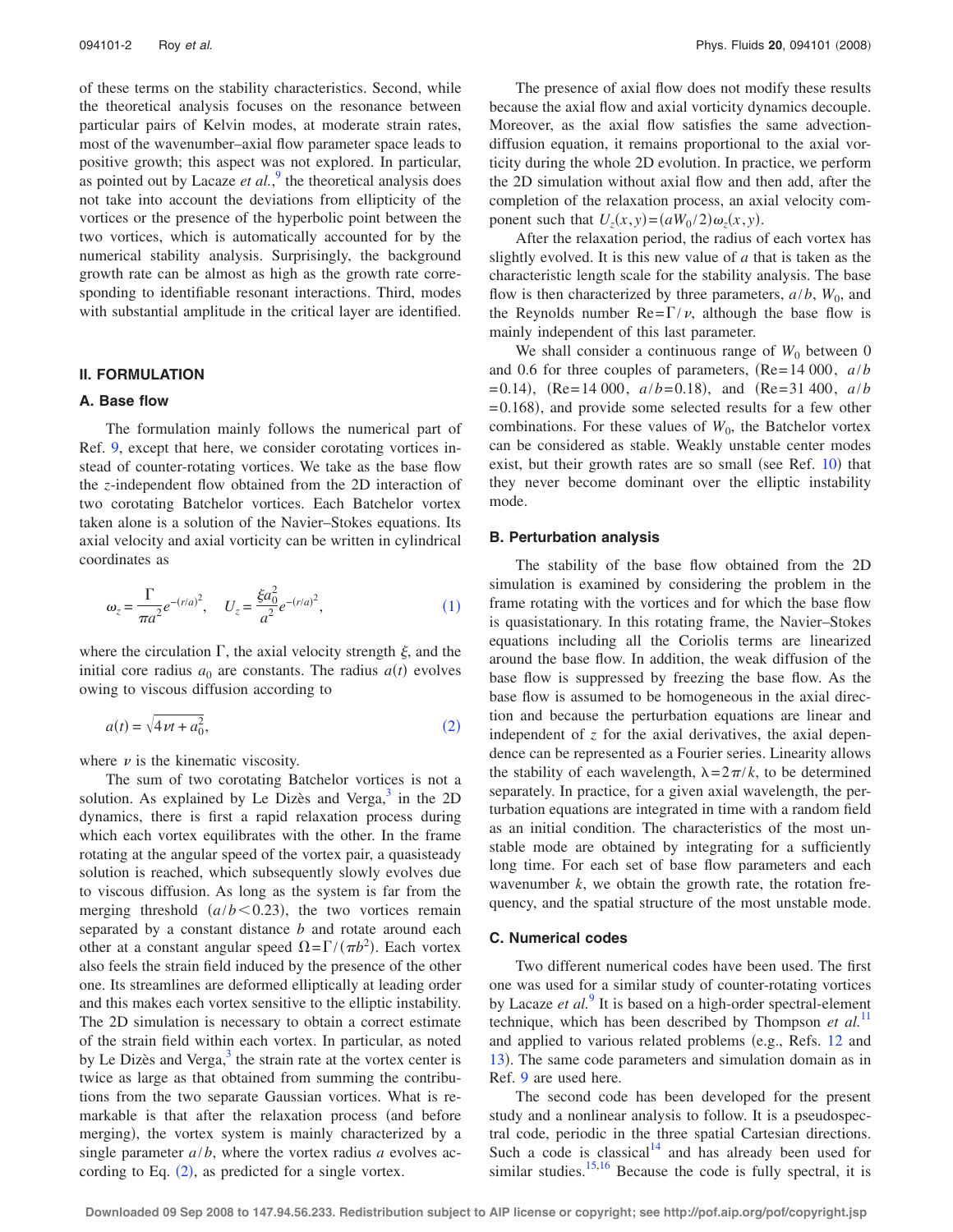<span id="page-2-0"></span>

FIG. 1. Comparison of the growth rate computed with the two codes for  $Re = 14000$  and  $a/b = 0.14$ . Circles and crosses are data obtained with the fully spectral code and with the spectral-element code, respectively. Theoretical predictions are in solid line [formula (6.1a) from Le Dizès and Laporte  $(Ref. 7)$  $(Ref. 7)$  $(Ref. 7)$ ] and in dashed line [same formula with a viscous damping term computed by the global approach (see text)].

very fast but is in principle limited to flows with zero total circulation.<sup>17</sup> A trick has then to be used to simulate corotating vortex pairs for which the circulation is  $2\Gamma$ : a solid body rotation  $\Omega_0$ **e**<sub>z</sub> has to be subtracted from the base flow so that the global circulation at the boundary of the domain is zero.<sup>[16](#page-7-9)</sup> Time integration is performed using an Adams– Bashforth temporal scheme. For determining the 2D base flow, the size *L* of the square domain has been chosen to be sufficiently large to reduce the influence of image vortices. Typically, we have taken *L*/*b* between 5 and 6. A smaller domain with  $L'/b \approx 2.5$ , centered on the vortex pair, has been taken for the simulation of the perturbation equations. This is possible because the perturbations are localized in the center of each vortex and decrease very fast to zero away from the vortices. Thus, there is no difficulty in considering the perturbations periodic on a smaller domain.

The two numerical codes have been compared and validated for a configuration without axial flow. In Fig. [1](#page-2-0) is plotted the growth rate of the perturbations obtained by the two different codes, together with the theoretical formula.<sup>18</sup> As can be seen, the two codes provide the same results for the first three modes. The relative error between the two codes is generally only a few percent. This difference was traced to a slight sensitivity in the growth rate predictions to the time allowed for quasiequilibrium to be reached before freezing the base flow, which was slightly different for the two cases. On the other hand, the large underestimation in the growth rate by the theoretical formula is due to an incorrect estimate of the damping rate associated with viscous effects. In the theory, the damping rate is based on a local approach. If a global estimate is computed using the method of Lacaze *et al.*,<sup>[9](#page-7-0)</sup> the viscous damping is found to be significantly smaller<sup>19</sup> and a much better estimate is obtained. The adjusted theoretical predictions are also shown in this figure by the dashed lines. Note that even this estimate loses accuracy for the higher wavelength mode.

<span id="page-2-1"></span>

FIG. 2. Contours of instability growth rate in the  $(W_0, ka)$  plane for  $a/b = 0.14$  and Re= 14 000. A number has been provided to each important unstable mode and is used hereafter to refer to each of them.

#### **III. RESULTS**

## **A. Mode map**

Using the procedure explained above, we have first explored a large part of the parameter space for a fixed Reynolds number  $Re = 14000$  and  $a/b = 0.14$ , with resolution steps for  $W_0$  and  $k$  of 0.002 and 0.1, respectively. The growth rate contours of the most unstable modes are displayed in Fig. [2.](#page-2-1) Only the growth rates (normalized by the turn-over time of the vortex pair) in excess of  $0.5$  have been indicated in this figure. It demonstrates the existence of several islands of instability. Each island corresponds to a specific instability mode. These modes are localized in the core of each vortex and have the same spatial structure in each vortex. Their spatial structure is shown in Fig. [3.](#page-3-0) The characteristics of each mode are also provided in Table [I.](#page-3-1)

The first point to note is that the instability map shown in Fig. [2](#page-2-1) is very similar to the map obtained for equal strength counter-rotating vortices (see Fig.  $11$  in Ref. [9](#page-7-0)). The first three modes, labeled 1–3, which have maximum growth rates for no axial flow but persist for small  $W_0$ , are the wellknown sinuous modes of the elliptic instability.<sup>5</sup> They correspond to the resonant combination of two Kelvin modes of azimuthal wavenumbers *m*= 1 and *m*=−1. Here, the functional dependence of the Kelvin modes is written as  $\exp(im\theta + ikz-i\omega t)$ , where *m* and *k* are the azimuthal and axial wavenumbers and  $\omega$  is the frequency. Moreover, we assume that *k* is positive. For  $W_0 = 0$ , the sinuous modes are stationary  $(\omega = 0)$  and have been called "principal modes" as they are formed from two Kelvin modes with the same (broad) radial structure. The radial structure of the Kelvin mode can be identified by a label specifying the number of zeros of the radial velocity component of the mode in the vortex core.<sup>9</sup> Principal modes are denoted by  $(m_1, m_2, n)$ ,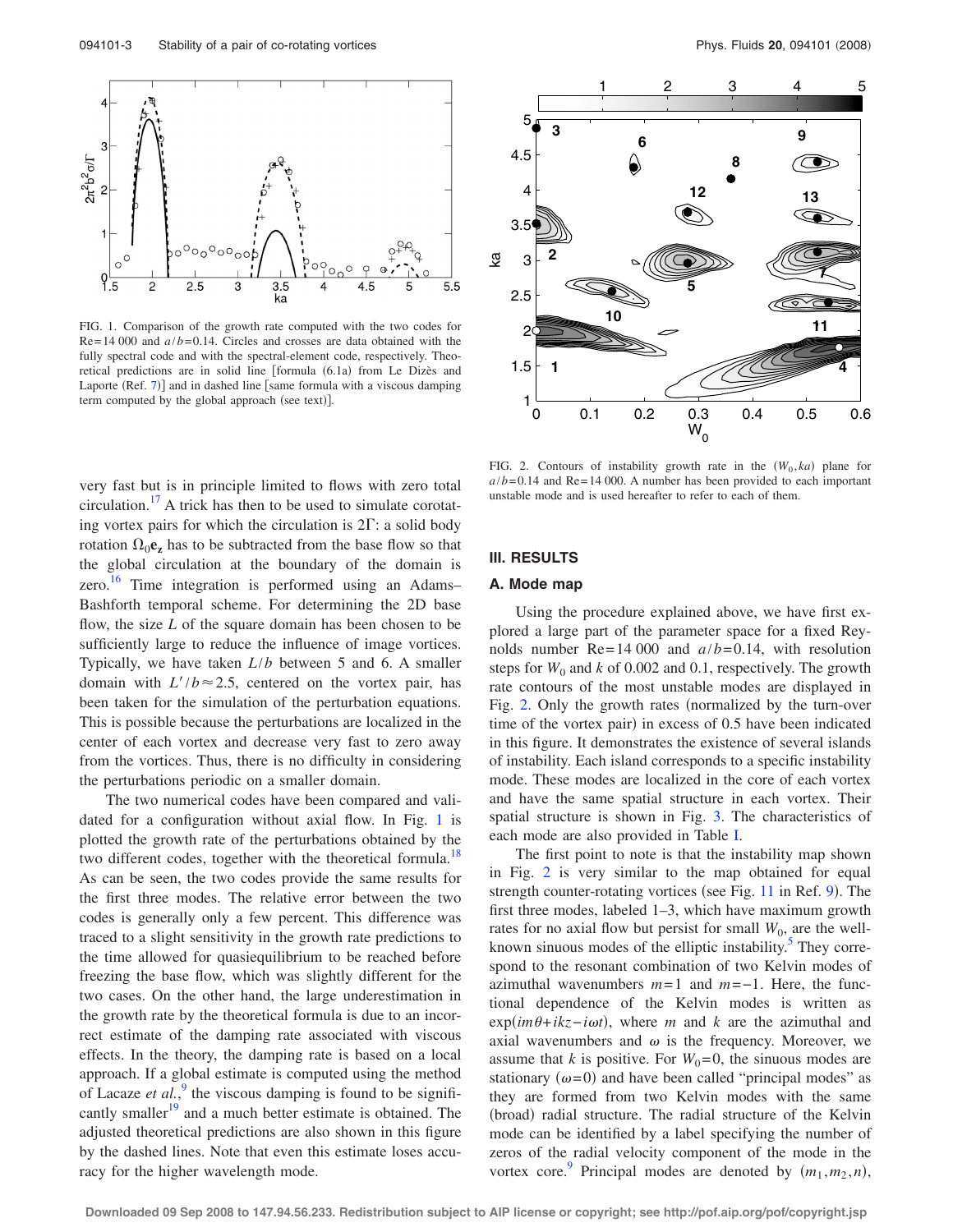<span id="page-3-0"></span>

FIG. 3. Axial vorticity perturbation fields resulting from the elliptical instability for  $Re=14000$  and  $a/b$ = 0.14. Each plot is associated with a number corresponding to one point identified in Fig. [2.](#page-2-1) Contours are linear and symmetric around 0. The dashed line is a circle of radius *a* centered on the vortex center.

(k) mode 11:  $(0, -2, [1, 2])$  (l) mode 12:  $(0, -2, [3, 2])$  (m) mode 13:  $(-1, -3, [1, 2])$ 

where  $m_1$  and  $m_2$  are the azimuthal mode numbers of the two resonant Kelvin modes and  $n$  is their common (radial) label. It is possible to identify other resonant modes as combinations of Kelvin modes with different radial dependences, in which case the mode is denoted by  $(m_1, m_2, [n_1, n_2])$ . Examples of these mixed modes can be found in Ref. [9.](#page-7-0)

Modes 1–3 in Fig. [2](#page-2-1) are the principal modes  $(-1, 1, 1)$ ,  $(-1, 1, 2)$ , and  $(-1, 1, 3)$ , respectively. Their spatial structures shown in Figs.  $3(a) - 3(c)$  $3(a) - 3(c)$  have one, two, and three radial oscillations, as indicated by their radial mode numbers. Comparatively to the counter-rotating case, the principal Coriolis effect is to modify the resonance condition, thus shifting the unstable modes toward smaller *k*, which results in bigger growth rates. For  $W_0 = 0$ , the numerical growth rate for these modes is in good agreement with the theory (see Fig. [1](#page-2-0)). As the axial flow is progressively increased, these modes are progressively stabilized, as also predicted for counter-rotating vortex configurations.<sup>9</sup> As explained by Lacaze *et al.*, this phenomenon has two different causes. First, as soon as an axial flow is present, the symmetry between the *m*= 1 modes and the *m*=−1 modes is broken. The resonance between the two helical modes becomes less efficient because their radial structures are no longer perfectly in phase. Moreover, the symmetry breaking creates a small detuning in the resonant frequency with respect to the frequency that maximizes the local instability in the vortex center. Thus, the strength of the local elliptic instability in the vortex center is also less important. The second cause is the damping of the Kelvin mode *m*=−1. The damping of this mode is due to the appearance of a viscous critical layer in its

<span id="page-3-1"></span>TABLE I. Parameters of the modes identified in Figs. [2,](#page-2-1) [6,](#page-5-1) and  $7(a)$  $7(a)$ .

|                |                |                  | $Re=14000$ , $a/b=0.14$ |                  |                            |                          | $Re=14000$ , $a/b=0.18$ |                  |                            |                          | $Re=31400$ , $a/b=0.168$ |                  |                          |                          |
|----------------|----------------|------------------|-------------------------|------------------|----------------------------|--------------------------|-------------------------|------------------|----------------------------|--------------------------|--------------------------|------------------|--------------------------|--------------------------|
| Mode           | $\mathfrak{m}$ | $\boldsymbol{n}$ | $W_0$                   | $2\pi a/\lambda$ | $2\pi^2 b^2 \omega/\Gamma$ | $2\pi^2b^2\sigma/\Gamma$ | $W_0$                   | $2\pi a/\lambda$ | $2\pi^2 b^2 \omega/\Gamma$ | $2\pi^2b^2\sigma/\Gamma$ | $W_0$                    | $2\pi a/\lambda$ | $2\pi^2b^2\omega/\Gamma$ | $2\pi^2b^2\sigma/\Gamma$ |
| 1              | $-1,1$         |                  | $\overline{0}$          | 2.00             | $\boldsymbol{0}$           | 4.04                     | $\overline{0}$          | 1.76             | $\overline{0}$             | 5.21                     | $\mathbf{0}$             | 1.8              | $\overline{0}$           | 5.08                     |
| 2              | $-1,1$         |                  | $2 \quad 0$             | 3.52             | $\mathbf{0}$               | 2.64                     | $\overline{0}$          | 3.12             | $\theta$                   | 4.99                     | $\theta$                 | 3.2              | $\theta$                 | 4.83                     |
| 3              | $-1,1$         | 3                | $\Omega$                | 4.88             | $\overline{0}$             | 0.611                    | $\Omega$                | 4.48             | $\overline{0}$             | 4.73                     | $\theta$                 | 4.6              | $\overline{0}$           | 4.45                     |
| $\overline{4}$ | $0, -2$        |                  | 0.56                    | 1.76             | $-28.8$                    | 2.85                     | 0.58                    | 1.68             | $-15.7$                    | 4.81                     | 0.58                     | 1.65             | $-20.7$                  | 4.84                     |
| 5              | $0, -2$        | $\overline{2}$   | 0.28                    | 2.96             | $-39.1$                    | 2.71                     | 0.3                     | 2.88             | $-20.1$                    | 3.74                     | 0.28                     | 2.88             | $-26.0$                  | 4.11                     |
| 6              | $0, -2$        | 3                | 0.18                    | 4.32             | $-42.3$                    | 0.868                    |                         |                  |                            |                          | 0.19                     | 4.11             | $-27.0$                  | 3.39                     |
| 7              | $-1, -3$       | 1                | 0.52                    | 3.12             | $-84.7$                    | 2.88                     | 0.54                    | 3.04             | $-46.4$                    | 3.81                     | 0.55                     | 3                | $-53.95$                 | 4.21                     |
| 8              | $-1, -3$       |                  | $2\quad 0.36$           | 4.16             | $-91.16$                   | 0.30                     |                         |                  |                            |                          | 0.37                     | 4.0              | $-59.8$                  | 2.85                     |
| 9              | $-2, -4$       | $\mathbf{1}$     | 0.52                    | 4.40             | $-141$                     | 1.23                     |                         |                  |                            |                          | 0.53                     | 4.21             | $-93.6$                  | 3.49                     |
| 10             | $-1,1$         | 1,2              | 0.14                    | 2.56             | $-7.53$                    | 1.63                     | 0.1                     | 2.32             | $-0.59$                    | 4.50                     | 0.1                      | 2.4              | $-0.78$                  | 3.42                     |
| 11             | $0, -2$        | 1,2              | 0.54                    | 2.40             | $-26.3$                    | 1.30                     | 0.56                    | 2.24             | $-15.2$                    | 3.06                     | 0.6                      | 2.2              | $-15.97$                 | 3.0                      |
| 12             | $0, -2$        | 3,2              | 0.28                    | 3.68             | $-37.0$                    | 1.21                     |                         |                  |                            |                          | 0.305                    | 3.47             | $-21.9$                  | 3.24                     |
| 13             | $-1, -3$       | 1,2              | 0.52                    | 3.60             | $-79.1$                    | 1.20                     |                         |                  |                            |                          | 0.56                     | 3.4              | $-48.4$                  | 2.84                     |

**Downloaded 09 Sep 2008 to 147.94.56.233. Redistribution subject to AIP license or copyright; see http://pof.aip.org/pof/copyright.jsp**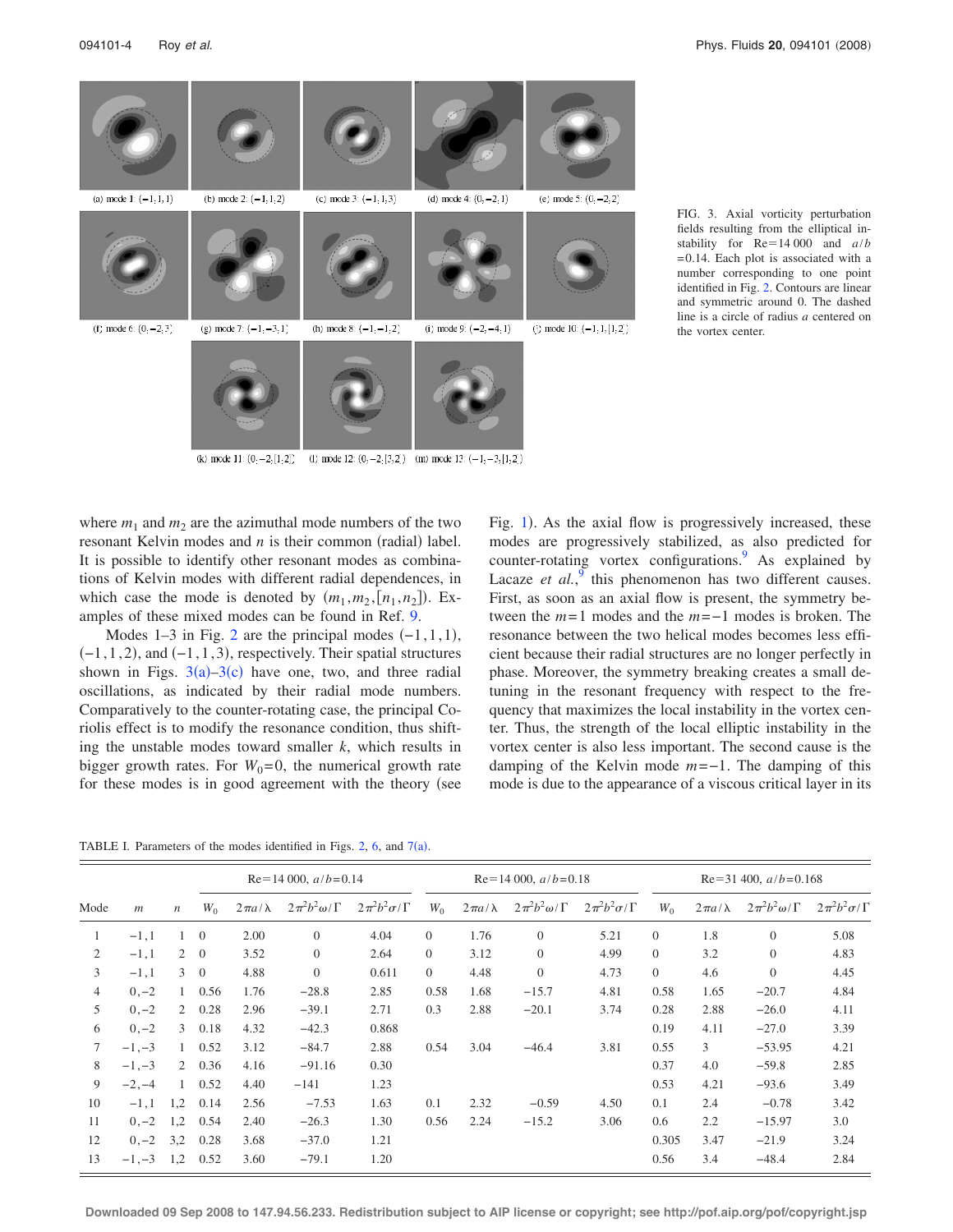<span id="page-4-0"></span>

FIG. 4. Azimuthal decomposition of the instability mode 5: axial vorticity in a section perpendicular to the vortex axis. (a) Axisymmetric component  $(m= 0)$ , (b)  $m = \pm 2$  component, and (c) superimposition of the  $m=0$  and  $m = \pm 2$  components. The circle (solid line) in (a) and (b) indicates the position of the turning point  $r_t$  (see text).

radial structure.<sup>20,[21](#page-7-21)</sup> When the damping rate of the mode is greater than the growth rate associated with the resonance, the instability mode disappears.

The other instability modes that are destabilized for larger values of  $W_0$  are no longer stationary sinuous modes. The mode labeled 5 corresponds to the principal mode  $(-2, 0, 2)$ , which has also been observed in the numerical simulation of counter-rotating vortices. This mode is the most unstable for  $W_0 \approx 0.3$  and  $ka \approx 3$  here. The label of the mode can be obtained by looking at the azimuthal decomposition of the instability mode in one of the vortices, as shown in Fig. [4](#page-4-0) for mode 5. Figures  $4(a)$  and  $4(b)$  show the  $m=0$ and the  $m = \pm 2$  contribution to this instability mode, while Fig.  $4(c)$  $4(c)$  is the superimposition of these two contributions alone. We clearly see that the eigenmode shown in Fig.  $3(e)$  $3(e)$ is well reproduced, confirming that mode 5 is mainly a combination of the azimuthal wavenumbers  $m=0$  and  $m=\pm 2$ . The time evolution and the three-dimensional structure of the mode, which are shown in Figs.  $5(a)$  $5(a)$  and  $5(b)$ , respectively, provide further information on the characteristics of the Kelvin modes involved in the construction of mode 5. We observe that the helical structure is right-hand oriented and rotates anticlockwise. This indicates that the axial and azimuthal wavenumbers are of opposite sign, and the frequency and azimuthal wavenumber are of the same sign, thus our choice of positive *k*,  $m=-2$ , and  $\omega < 0$  (as indicated in Table [I](#page-3-1)).

The label *n* of the Kelvin mode involved in the resonance can be obtained by looking at the radial variation in each azimuthal component. Le Dizès and Lacaze<sup>[22](#page-7-22)</sup> showed that the label corresponds to the number of radial oscillations between the origin and a turning point  $r_t$ , which delimits the region where the mode is localized. As explained by Le Dizès and Lacaze,  $^{22}$  $^{22}$  $^{22}$  the radial location  $r_t$  can be computed from the vortex profile and the characteristics of the mode.

<span id="page-4-1"></span>



FIG. 5. (a) Temporal evolution of the axial vorticity of the instability mode 5 during half a period. Times correspond to 0, *T*/8, 2*T*/8, and 4*T*/8, respectively. (b) Three-dimensional visualization showing a vorticity isosurface indicating the deformation induced by mode 5. Here, the maximum vorticity of the instability mode is 0.4 times the maximum vorticity of the base flow.

The turning point  $r_t$  has been indicated for the  $m=0$  and  $m=-2$  components of mode 5 in Figs.  $4(a)$  $4(a)$  and  $4(b)$  $4(b)$  $4(b)$ , respectively.

Using a similar azimuthal decomposition and by comparing the figures with the theoretical plot of Lacaze *et al.*,<sup>[9](#page-7-0)</sup> the principal modes  $(-2, 0, 1)$ ,  $(-2, 0, 3)$ ,  $(-3, -1, 1)$ ,  $(-3, -1, 2)$ , and  $(-4, -2, 1)$  can be identified with modes 4, 6, 7, 8, and 9 of Fig. [2](#page-2-1) (see Fig. [3](#page-3-0)). Note that an  $m = \pm 2$ structure is clearly visible on modes 4 and 6,  $m = \pm 3$  structure on modes 7 and 8, and  $m = \pm 4$  on mode 9. As expected, the maximum growth rate of the principal modes decreases as their axial wavenumber increases. Other instability modes are also visible in Fig. [2.](#page-2-1) They are not principal modes, which means that they involve Kelvin modes with different radial labels. A few of them are illustrated in Fig. [3.](#page-3-0) By looking at the number of oscillations of the main azimuthal components, labels have been tentatively given for each of these modes.

# **B. Effects of the Reynolds number and vortex separation distance variations**

Similar contour plots to Fig. [2](#page-2-1) are displayed in Figs. [6](#page-5-1) and  $7(a)$  $7(a)$  for  $a/b$  increasing from 0.14 to 0.18 (closer vortices) and a larger Reynolds number (Re increasing from 14 000 to 31 400), respectively. A corresponding set of insta-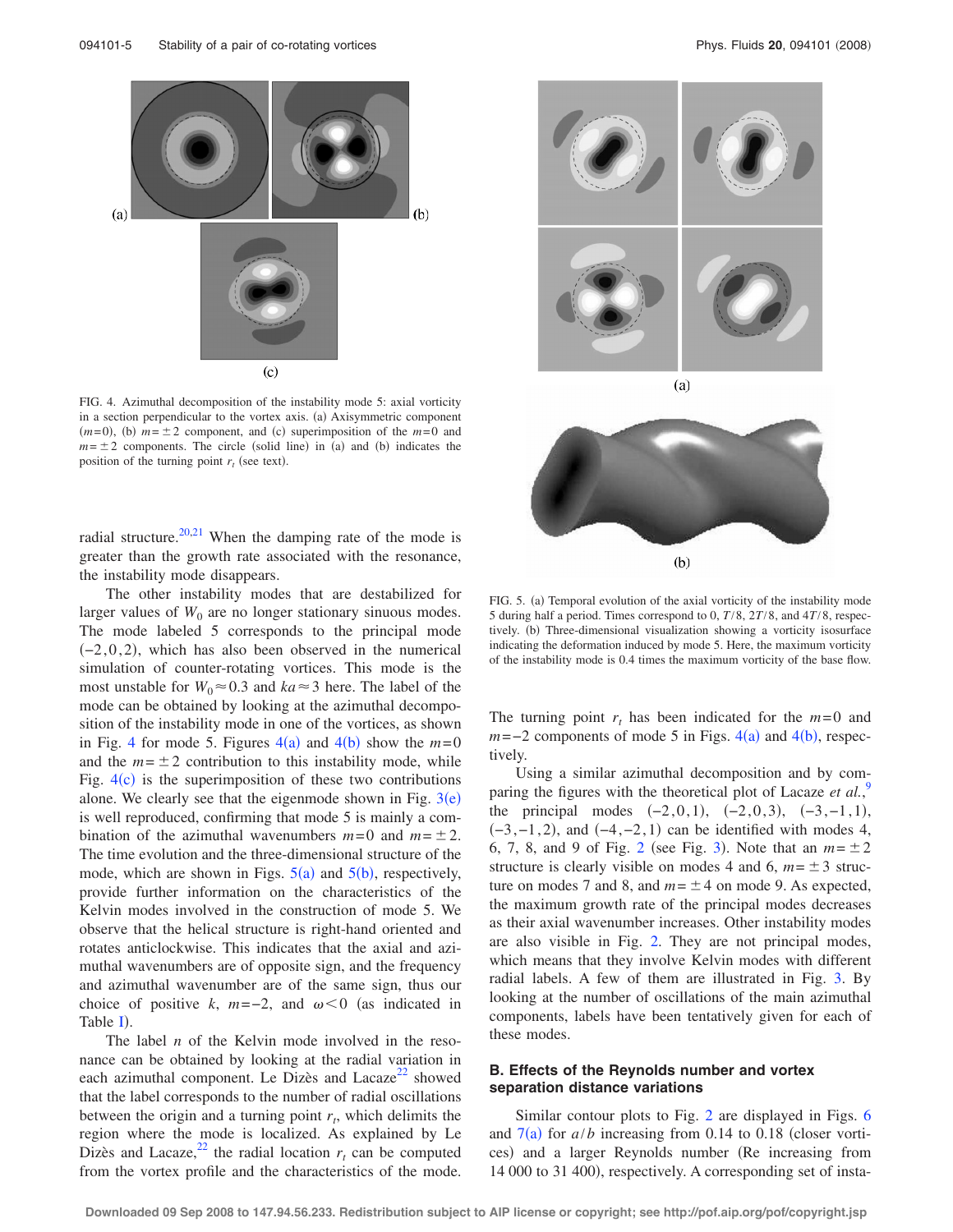<span id="page-5-1"></span>

FIG. 6. Same as in Fig. [2](#page-2-1) for  $a/b = 0.18$  and Re=14 000.

bility modes as shown in Fig. [2](#page-2-1) can also be identified in these figures. Their characteristics are given in Table [I.](#page-3-1) When *a*/*b* is increased, the peaks associated with the main modes move slightly owing to the variation in the mean rotation  $2(a/b)^2$ of the pair that modifies the conditions of resonance. In particular, the resonant mode positions are shifted to occur at slightly higher axial flow velocities and smaller wavenumbers. For example, for mode 4, an approximately 30% increase in  $a/b$  from 0.14 to 0.18 results in a shift in  $(ka, W_0)$ coordinates from  $(1.76, 0.56)$  to  $(1.68, 0.58)$ . The relative shift is not uniform across all modes, however; the 30% change in *a*/*b* typically leads to an approximately 10% change in  $ka$  but only a few percent change in  $W_0$ . The position of the peaks is by contrast almost unaffected by variations in the Reynolds number. This is also clearly seen in Fig.  $8(b)$  $8(b)$ , where growth rate variations are displayed for a fixed  $W_0$ =0.29 and for various Reynolds numbers.

An important feature of Figs. [6](#page-5-1) and  $7(a)$  $7(a)$  is the global increase in the growth rate when either *a*/*b* or Re increases. For the range of parameters of these figures, almost the whole parameter space considered is now unstable. However, there are differences between increasing Reynolds number and increasing *a*/*b*. When the Reynolds number is increased, the growth rate peaks remain distinct: more modes become unstable, but they can still be identified. Note, in particular, that mode 8, displayed in Fig.  $3(h)$  $3(h)$  and which corresponds to the principal mode  $(-1, -3, 2)$ , is now unstable, whereas it was almost stable for the parameters of Fig. [2.](#page-2-1) When *a*/*b* increases, the tendency is different. The peaks of the modes for large *ka* tend to disappear: the growth rate increases almost uniformly as *ka* increases. The trend is demonstrated in Fig. [8](#page-6-0)(a) for a fixed value of  $W_0 = 0.29$  for  $a/b = 0.18$ . In addition, Fig. [9](#page-6-1) shows the behavior for the zero axial velocity case. The growth rate ultimately decreases for large *ka*, but what is important is that there is no dominant mode

<span id="page-5-0"></span>

FIG. 7. Same as in for Fig. [2](#page-2-1) for  $a/b = 0.168$  and Re=31 400: (a) corotating vortices; (b) counter-rotating vortices.

selection in that case. Again, this is clearly indicated in Fig. [6,](#page-5-1) which shows that specific modes are virtually indistinguishable from the background noise for  $ka \geq 3.5$  for  $a/b$  $= 0.18$ . The modes for  $ka \ge 3.5$  are apparently mixed and most of them have a spiral-like structure, as illustrated in Figs.  $10(a) - 10(c)$  $10(a) - 10(c)$ .

The spiral structure is probably associated with a critical layer in one of the resonant modes.<sup>[9](#page-7-0)</sup> This critical layer is known to be responsible for the stabilization of some modes, such as the mode  $(-1, 1, 1)$  for increasing  $W_0$ . However, for increasing *a*/*b*, this stabilizing effect becomes less important. Moreover, the instability band also becomes wider and the frequency detuning between modes becomes less impor-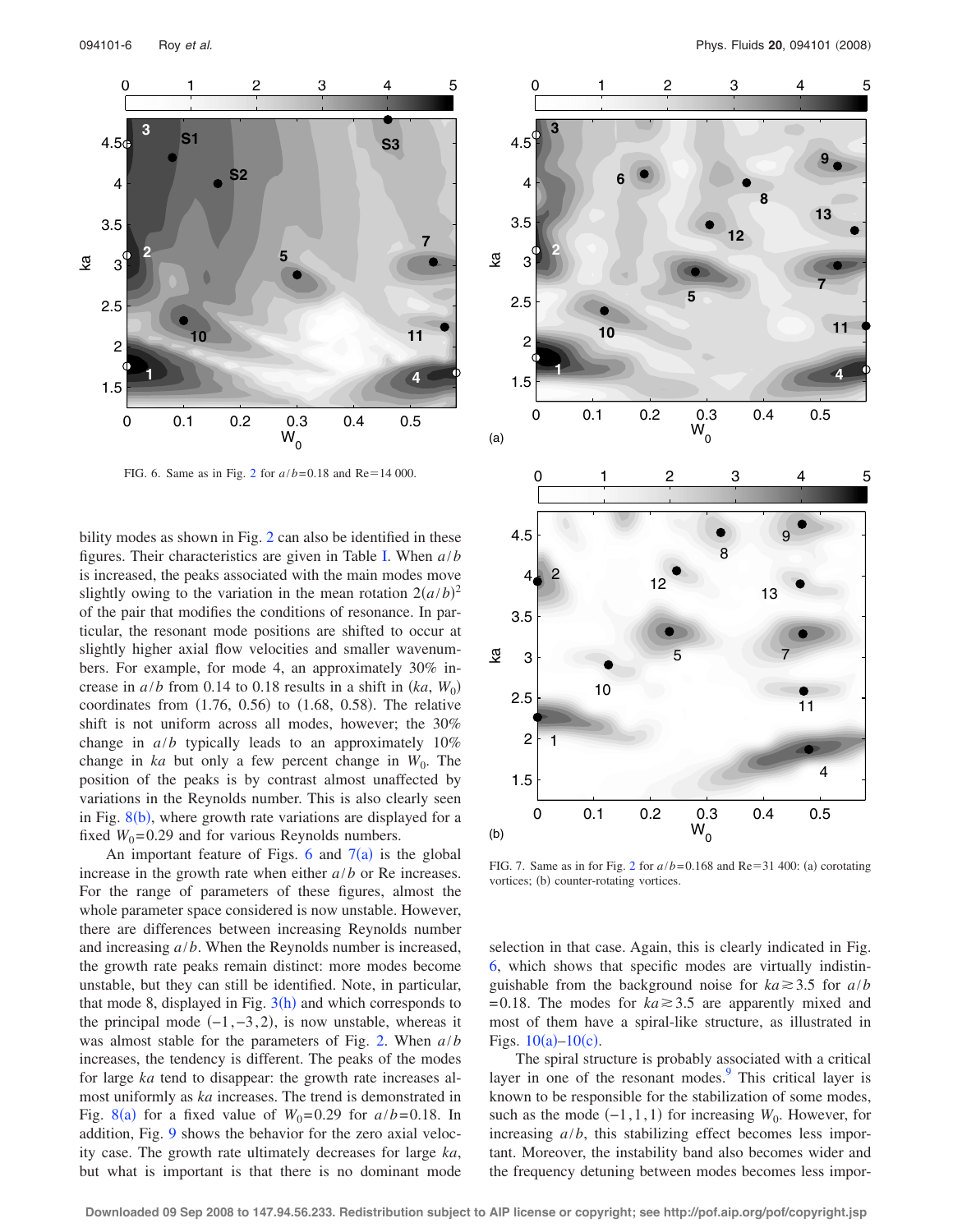<span id="page-6-0"></span>

FIG. 8. Instability growth rate vs axial wavenumber for  $W_0 = 0.29$ . (a) Vortex separation distance dependence for  $Re=14 000$ . (b) Reynolds number dependence for  $a/b = 0.14$ .

tant when *a*/*b* grows. Thus, we expect that more and more modes would become unstable in larger and larger overlapping instability regions. The consequence is that the growth rate possesses a large growth envelope with no sharp peaks.

## **C. Comparison of the stability of co- and counter-rotating vortex pairs**

Le Dizès and Laporte $\prime$  compared the dominant instability modes for co- and counter-rotating vortices for the case without axial flow. In general, the growth rates of instabilities for counter-rotating vortices are lower than those for co-rotating vortices and the corresponding wavenumbers of the modes lie between those of the other case. Figure [11](#page-7-19) shows growth rate curves for the case without axial flow for  $a/b = 0.168$  at Re= 31 400, which highlights both effects. These predictions are consistent with the analytical and numerical predictions of Le Dizès and Laporte.<sup>7</sup> For the case with axial flow, for which an analytical theory is yet to be developed, Figs.  $7(a)$  $7(a)$  and  $7(b)$  display the instability maps for the co- and counter-rotating cases for Re= 31 400 and  $a/b = 0.168$ . This allows an explicit, albeit numerical, deter-

<span id="page-6-1"></span>

FIG. 9. Growth rate as a function of wavenumber for the corotating case with no axial flow for  $Re = 14000$  and  $a/b = 0.18$ .

mination of the effect of the added Coriolis force on the stability of corotating vortex pairs. As previously mentioned, this difference from the counter-rotating case appears because of the mutually induced rotation of the each vortex about their centroid, meaning that they appear quasistationary in a rotating frame.

There are both similarities and differences between the stability maps. The first point is that a similar set of identifiable modes corresponding to the same Kelvin mode interactions appears on each map in roughly the same locations. However, the actual positions of the modes for the corotating vortex map are shifted to approximately 20% higher axial velocities. Another key difference is the background growth rate between identifiable modes. This is very much larger in

<span id="page-6-2"></span>

 $(a)$  S1

 $(b)$  S<sub>2</sub>



 $(c)$  S3

FIG. 10. Instability modes with a critical layer (see Fig. [6](#page-5-1)).